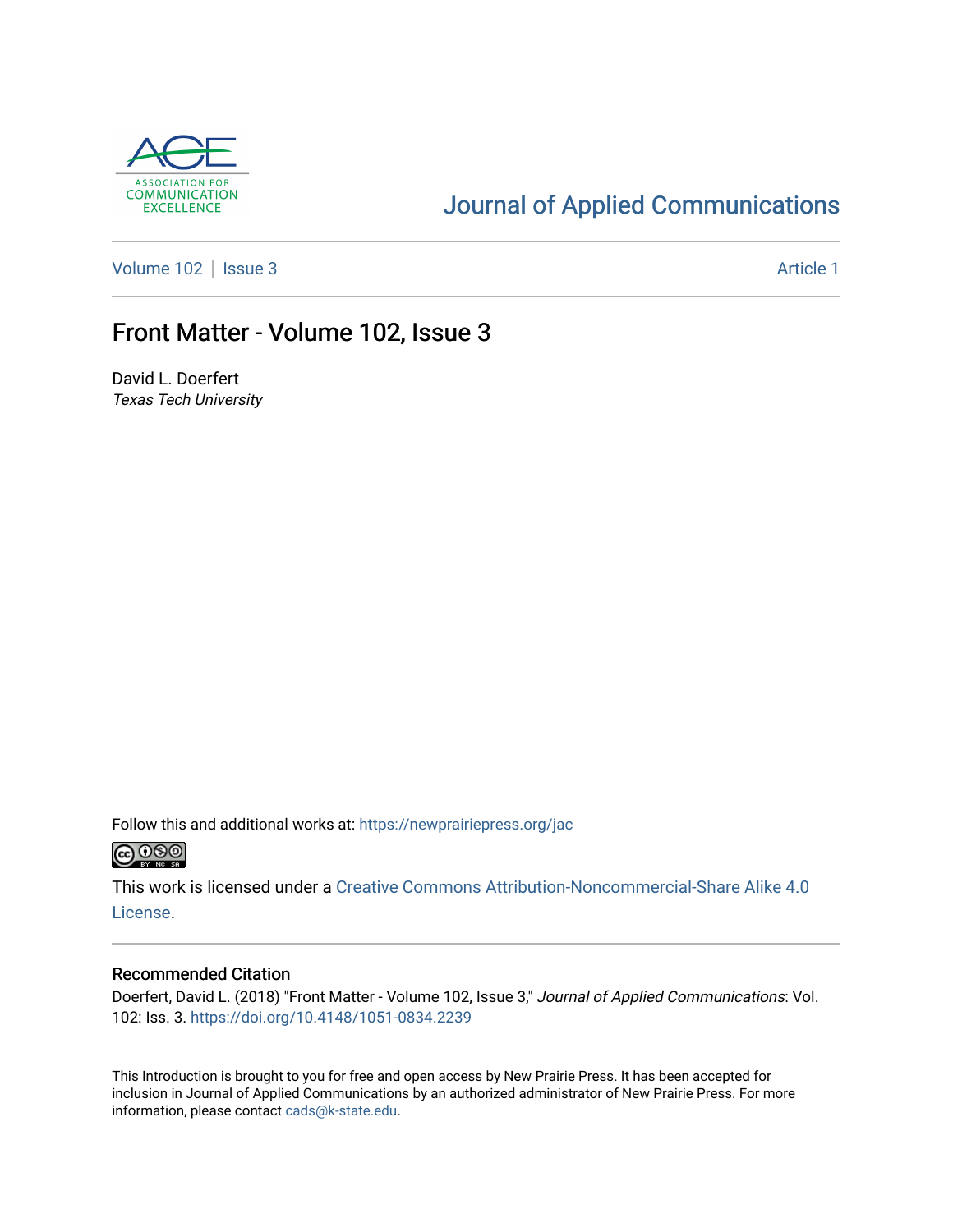#### Front Matter - Volume 102, Issue 3

#### Abstract

Front matter for Volume 103, Issue 3 of the Journal of Applied Communications

#### Keywords

Front matter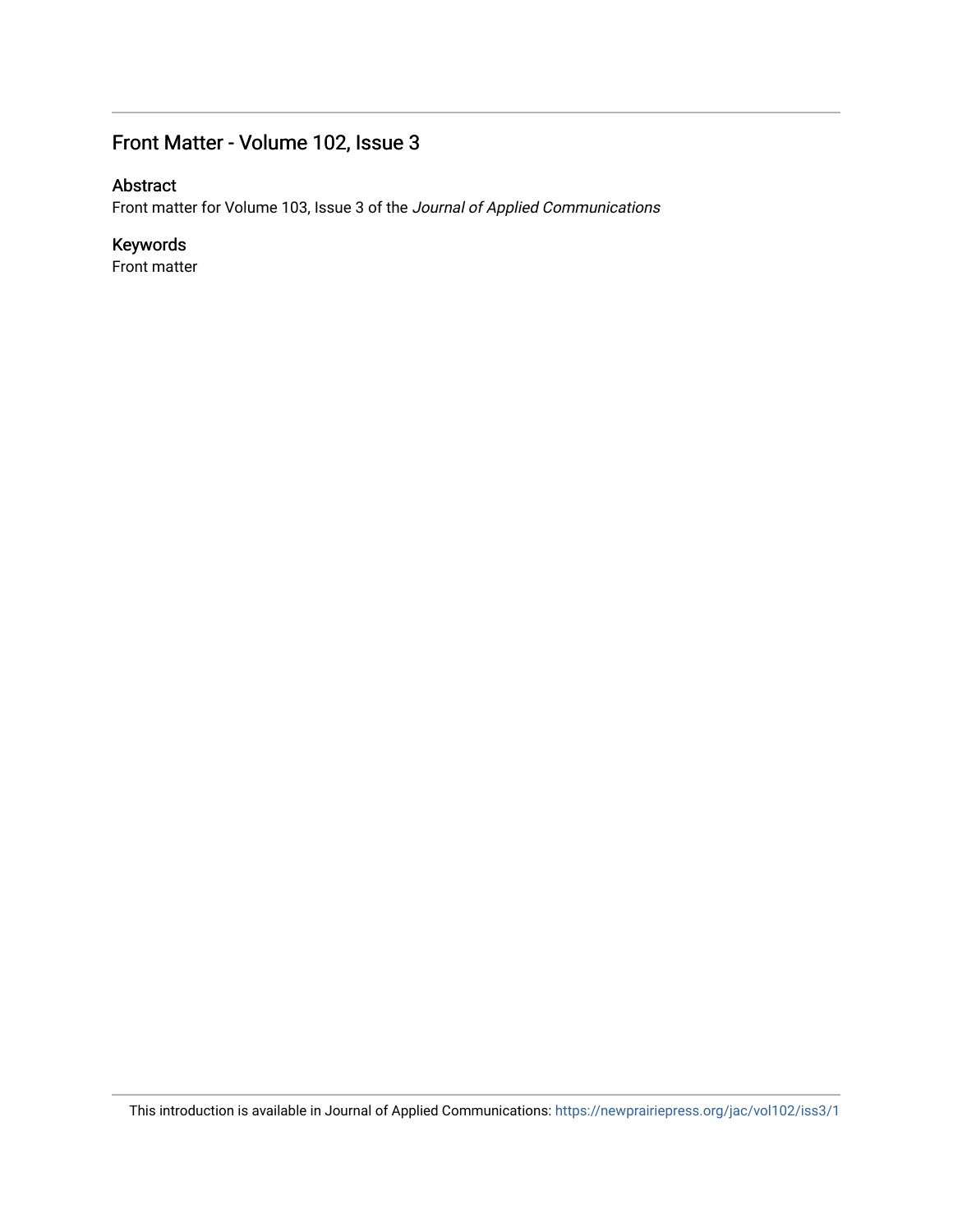

**ASSOCIATION FOR** COMMUNICATION **EXCELLENCE** 

# JOURNAL OF APPLIED COMMUNICATIONS

Official journal of the Association for Communication Excellence in Agriculture, Natural Resources, and Life and Human Sciences

ISSN 1051-0834 Volume 102 | No. 3 | 2018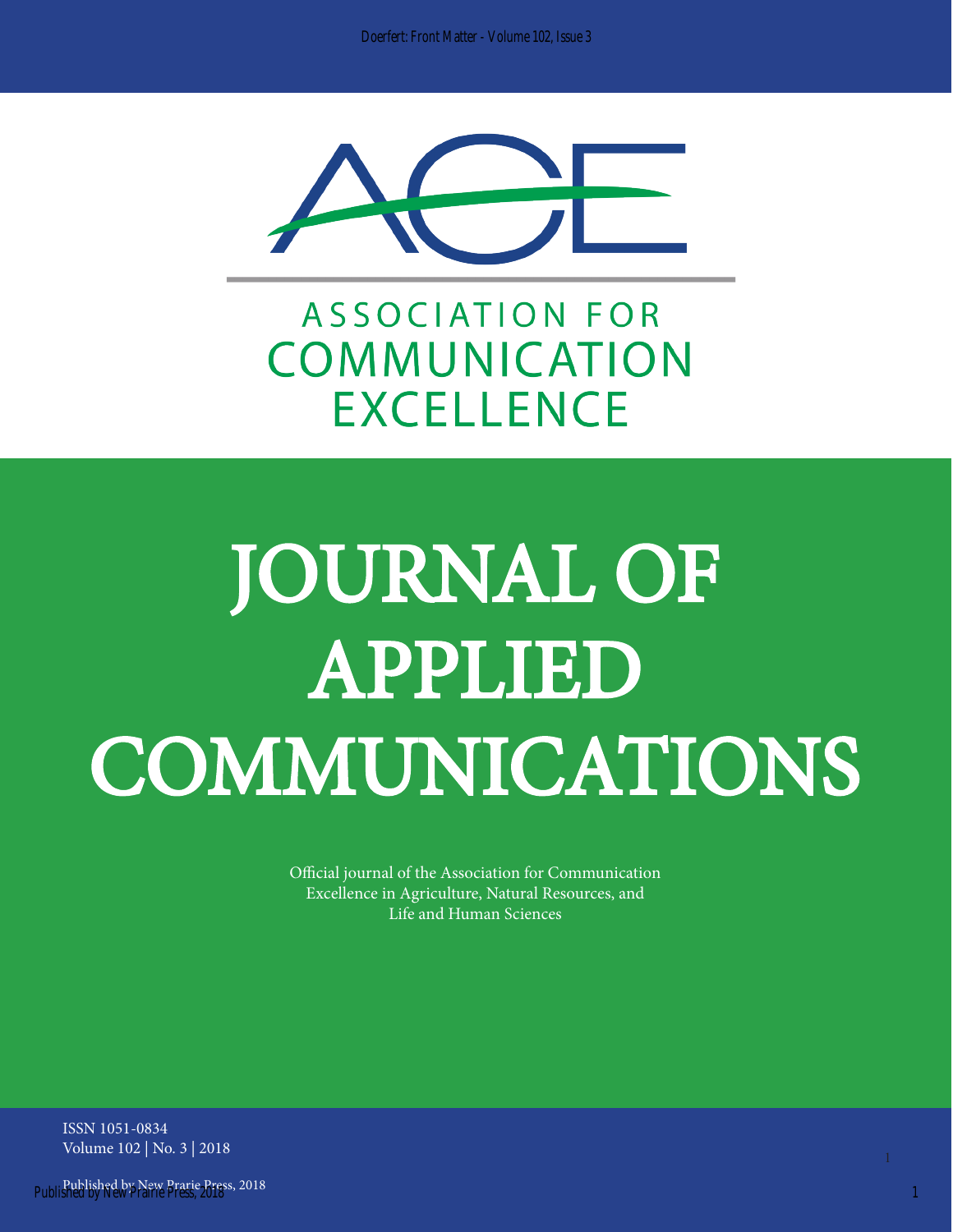*Journal of Applied Communications, Vol. 102, Iss. 3 [2018], Art. 1*

# JOURNAL OF APPLIED COMMUNICATIONS

# Editorial Board

Katie Abrams, Chair Colorado State University

Quisto Settle, Vice Chair Oklahoma State University

Lauri Baker ACE Research Director (ex-officio member) Kansas State University

Karen Cannon Cal Poly State University, San Luis Obispo

Erica Irlbeck Texas Tech University

Lulu Rodriquez University of Illinois Urbana-Champagne

Joy Rumble University of Florida

## Editors

*Executive Editor* David Doerfert Texas Tech University

*Managing Editor*  Lisa K. Lundy University of Florida

# About JAC

The *Journal of Applied Communications* (JAC) is the premiere publication addressing developments in theory, practice, and teaching pertaining to agricultural communication. The emphasis of all manuscripts is the exploration of communication processes, producers, messages, products, audiences, and/or effects. Articles connecting theory and practice are valued. Scholarly manuscripts submitted to this journal undergo rigorous double-blind peer review.

## Aims & Scope

- Publishes original research addressing communication topics related to agriculture, food, natural resources, life, and human sciences.
- •Communication is broadly defined to encompass approaches in journalism, strategic communication, public relations, advertising, marketing, visual communication, popular media, outreach, institutional communication, and international communication.
- •Additionally, articles that address the scholarship of teaching and learning in agricultural communications are appropriate.
- •The journal accepts articles that use empirical-analytic, interpretive, and historical approaches, as well as research advancing methodologies.
- •In addition to original research, JAC publishes commentaries both scholarly and professional - that address pertinent topics and reviews of books, software, and other technologies.

# About This Digital Edition

Volumes on this site represent content from 1969 - present. Volume 52 (1969) - vol. 61, no. 2 (Apr-June 1978) were published as ACE. From vol. 61, no. 3 (Oct-Nov. 1979) - vol. 73 (1989), the journal was known as ACE Quarterly (ISSN 0884-9293). It changed titles to Journal of Applied Communications (ISSN 1051-0834 (print); 2476- 1362 (electronic) in 1990 with volume 74.

2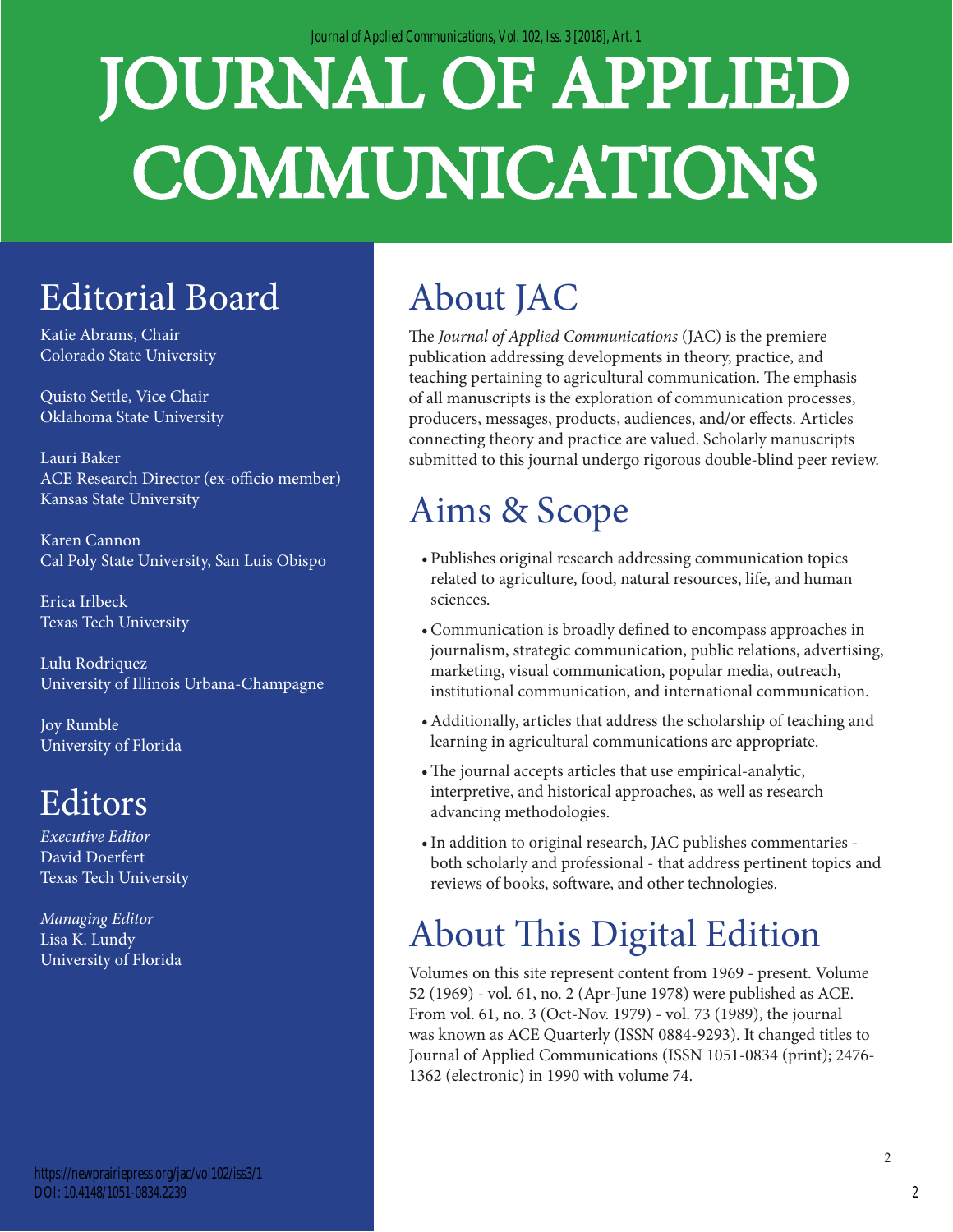## ACE Board of Directors

*President* Elizabeth Gregory North Mississippi State University

*President-elect* Doug Edlund University of Tennessee Institute of Agriculture

*Vice President* Jennifer Alexander Oregon State University

*Past President* Suzanne Steel The Ohio State University

*Retirees Director* Linda Benedict LSU Ag Center Communications

*Learning Community Director* Lori Greiner Virginia Cooperative Extension

*Professional Development Director* Victor Villegas Oregon State University Extension Service

*Research Director* Laurie Baker Kansas State University

*Marketing Director* Dennis Thomas Kentucky State University

*Membership Director* Tobie Blanchard LSU College of Agriculture

*Development Officer* Donna Sheffield Kansas State University

## ACE Mission

ACE develops professional skills of education, government, and research communicators and information technologists to extend knowledge about agriculture, natural resources, and life and human sciences to people worldwide.

## ACE Office

North Grove Corportate Park 8120 N. Lehigh Avenue, Suite 100 Morton Grove, IL 60053 (847) 647-8861 debr@celticchicago.com

## Publication Agreement

Copyright: In order for a submitted work to be accepted and published by the *Journal of Applied Communications*, the author(s) agree to transfer full copyright of the work to ACE– this includes full and exclusive rights to the publication in all media now known or later developed, including but not limited to electronic databases, microfilm, and anthologies.

Author Warranties: The author(s) represent(s) and warrant(s) the following conditions: that the manuscript submitted is his/her (their) own work; that the work has been submitted only to this journal and that it has not been previously published; that the article contains no libelous or unlawful statements and does not infringe upon anyone else's copyright. The authors agree that if there is a breach of any of the above representations and warranties that (s)he (they) will indemnify the Publisher and Editor and hold them blameless. If an earlier version of the paper was presented at a conference, the author must acknowledge that presentation and the conference.



This work is licensed under the Creative Commons Attribution-NonCommercial-ShareAlike 3.0 Unported License. To view a copy of this license, visit http:// creativecommons.org/licenses/by-nc-sa/3.0/ or send a letter to Creative Commons, 171 Second Street, Suite 300, San Francisco, California, 94105, USA.

3